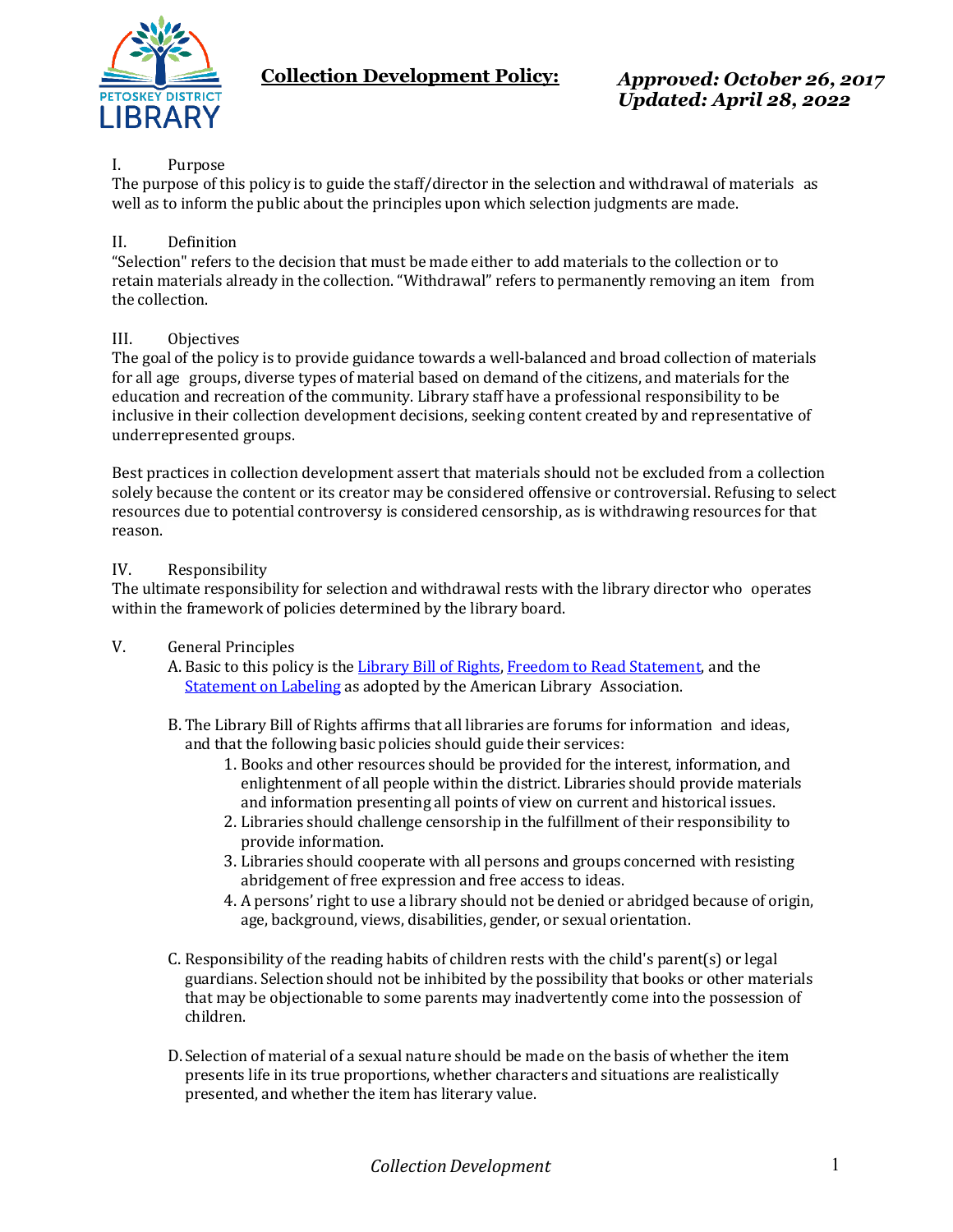

# **Collection Development Policy:** *Approved: October 26, 2017*

*Updated: April 28, 2022*

VI. Specific Principles

A. The Petoskey District Library Board considers it the duty of the Library to provide patrons with materials representing the full spectrum of current thought on issues in contemporary society. Individual items which in and of themselves may be controversial or offensive to some, may appropriately be selected if their inclusion will contribute to the balance and effectiveness of the Library collection as a whole.

B. The following principles will be used to aid the selection process:

- $\triangleright$  Accuracy and impartiality
- $\triangleright$  Attention of critics, reviewers, and the public
- $\triangleright$  Subject matter & present collection composition
- $\triangleright$  Cost
- $\triangleright$  Interest, demand and timeliness
- $\triangleright$  Audience
- $\triangleright$  Significance of subject, author, title, or publisher
- $\triangleright$  Diversity of viewpoint
- $\triangleright$  Encouragement of the joy of reading
- $\triangleright$  Local importance and/or historical value
- $\triangleright$  Physical durability and quality of the format
- $\triangleright$  Ouality of organization, readability, and style
- > Uniqueness or special features.
- a. Non-book purchases: Non-book materials will be governed by the same principles and criteria applied to book purchases, including all media, realia, and electronic sources.
- b. Gifts: The library accepts gifts that will be added to the collection if they meet the same standards as those required of purchased materials. (See Gift Policy)
- c. Requests: All requests and suggestions will be considered using the selection principles described in this policy.
- d. Textbooks: Providing textbooks and curriculum material is generally held to be the responsibility of the schools. Textbooks should be purchased for the collection when they supply the best or only information on a specific subject.
- e. Weeding of Material
	- i. The staff will follow the CREW method for collection maintenance. Please see the manual at[: https://www.tsl.texas.gov/ld/pubs/crew/index.html](https://www.tsl.texas.gov/ld/pubs/crew/index.html)
	- ii. Weeding is selection in reverse and enhances the reputation and reliability of the collection. Discarding or weeding of materials is the best and most economical utilization of space.
	- iii. Materials may be weeded on the basis of at least one of the following:
		- $\triangleright$  Condition worn, damaged, or soiled items
		- $\triangleright$  Currency materials containing obsolete or inaccurate information
		- $\triangleright$  Demand items no longer used.
- C. Objection to Material
	- a. In all instances, the library defends the principles of the Freedom to Read Act and the use of library materials. No materials are judged on the basis of the author's race, nationality, or political, social, or religious beliefs. Materials are judged as entire works, not on isolated passages or sections.
	- b. Residents of the Petoskey District Library Service area may request reconsideration of an item previously selected by use of the "Citizen's Request for Reconsideration of Library Materials" form. Upon receiving the fully completed form, the library director will review the request, add the request to upcoming Board meeting, and notify the resident of the outcome of the consideration.

*CollectionDevelopment* 2